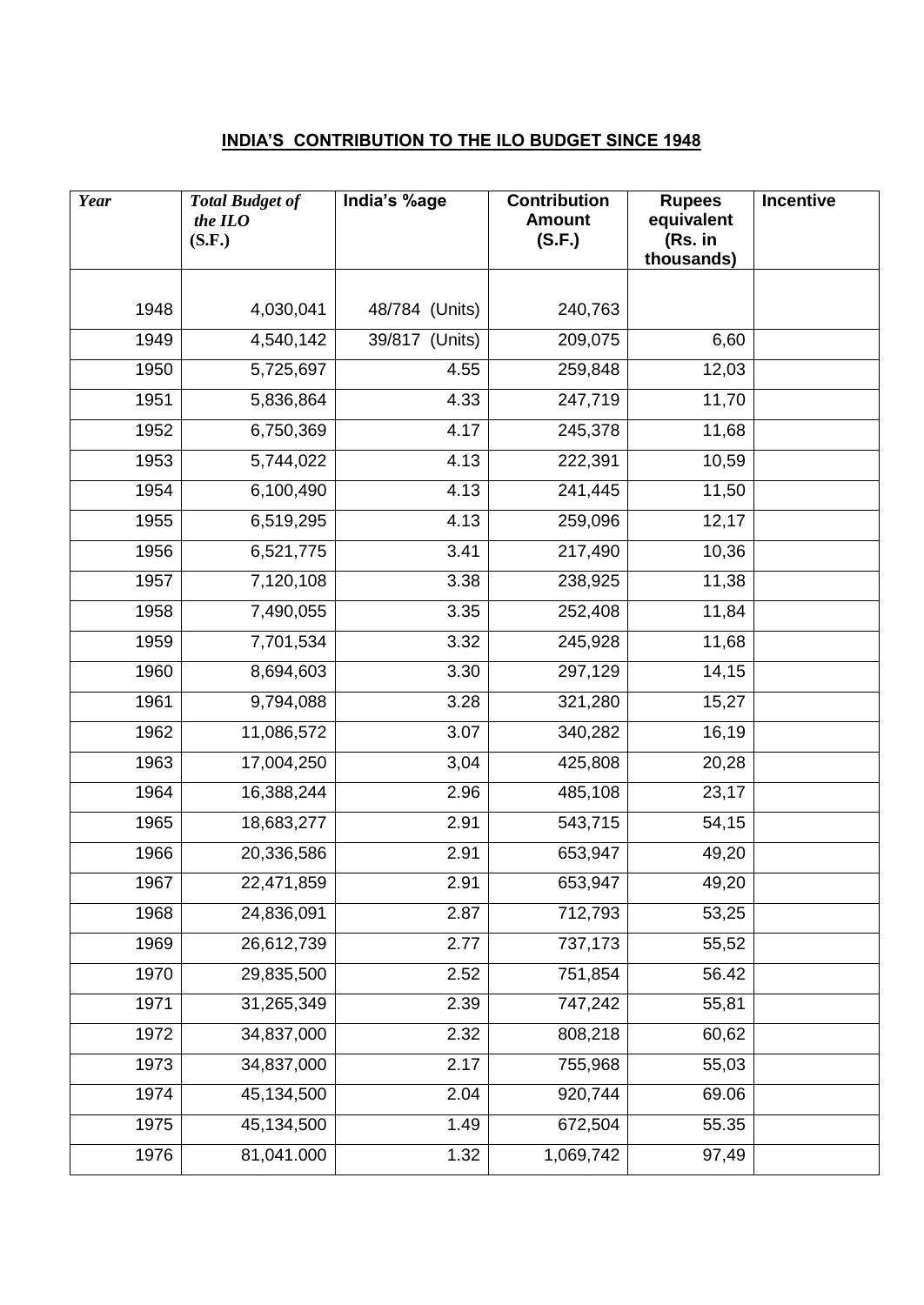| 1977 | 62,941,000  | 1.20    | 954,905     | 36,99                |                                          |
|------|-------------|---------|-------------|----------------------|------------------------------------------|
| 1978 | 87,037,000  | 0.70    | 609,259     | 52,64                |                                          |
| 1979 | 120,618,425 | 0.67    | 808,143     | 66,11                |                                          |
| 1980 | 101,889,577 | 0.67    | 910,214     | 71,91                |                                          |
| 1981 | 95,962,674  | 0.59    | 566,180     | 45,63                |                                          |
| 1982 | 119,023,222 | 0.59    | 702,237     | 65,44                |                                          |
| 1983 | 123,384,723 | 0.59    | 727,970     | 72,79                |                                          |
| 1984 | 127,372,000 | 0.36    | 458,539     | 49,33                |                                          |
| 1985 | 127,372,000 | 0.36    | 439,956     | 55,48                |                                          |
| 1986 | 126,019,827 | 0.36    | 455,652     | 56,89                |                                          |
| 1987 | 126,570,000 | 0.35    | 442,995     | 58,23                |                                          |
| 1988 | 162,430,000 | 0.35    | 568,505     | 74,61                |                                          |
| 1989 |             | 0.35    | 681,076     | 1,06,84              |                                          |
| 1990 |             | 0.37    | 1,058,299   | 1,25,90              |                                          |
| 1991 |             | 0.37    | 1,058,299   | 1,44,.77             |                                          |
| 1992 |             | 0.37    | 1,155,345   | 2,38,71              |                                          |
| 1993 |             | 0.36    | 609,647     | 1,30,13              |                                          |
| 1994 |             | 0.36    | 1,212,348   | 2,62,11              |                                          |
| 1995 |             |         | 1,155,734   | 2,83,39              |                                          |
| 1996 | 336,110,000 | 0.3057  | 1,023,265   | 3,17,21              |                                          |
| 1997 | 336,110,000 | 0.30    | 962,855     | 2,57,66              |                                          |
| 1998 | 338,577,629 | 0.30    | 1,014,013   | 2,75,30              |                                          |
| 1999 | 338,577,629 | 0.294   | 980,298     | 3,07,13              |                                          |
| 2000 |             |         | 10,45,564   | 2,87,43              |                                          |
| 2001 |             | 0.294   | 920,905     | 2,52,33              |                                          |
| 2002 |             | 0.339   | 1 293 212   | 3,73,62              |                                          |
| 2003 |             |         | 1 175 691   | 3,97,92              | $970/-$<br>SF114,<br>(Rs.37.94<br>lakhs) |
| 2004 | 354,825,300 | 0.33600 | 1 191 970   | 4,31,83              | SF 243/-<br>(Rs.12,000)                  |
| 2005 |             | 0.421   | 1 489 007   | 5,75,96              | SF 4807<br>Rs.2,22,000/-                 |
| 2006 |             |         | 1 563 445   | 5,38,66              |                                          |
| 2007 |             | 0.421   | 1 532 462   | $\overline{5,}58,21$ | SF 31,316/<br>(Rs.11.59)<br>lakhs)       |
| 2008 |             |         | 1770976     | 6,09,46              |                                          |
| 2009 | 392,491,432 | 0.450   | 1 757 761/- | 8,12,24              | SF18227/-<br>(7.66 lacks                 |